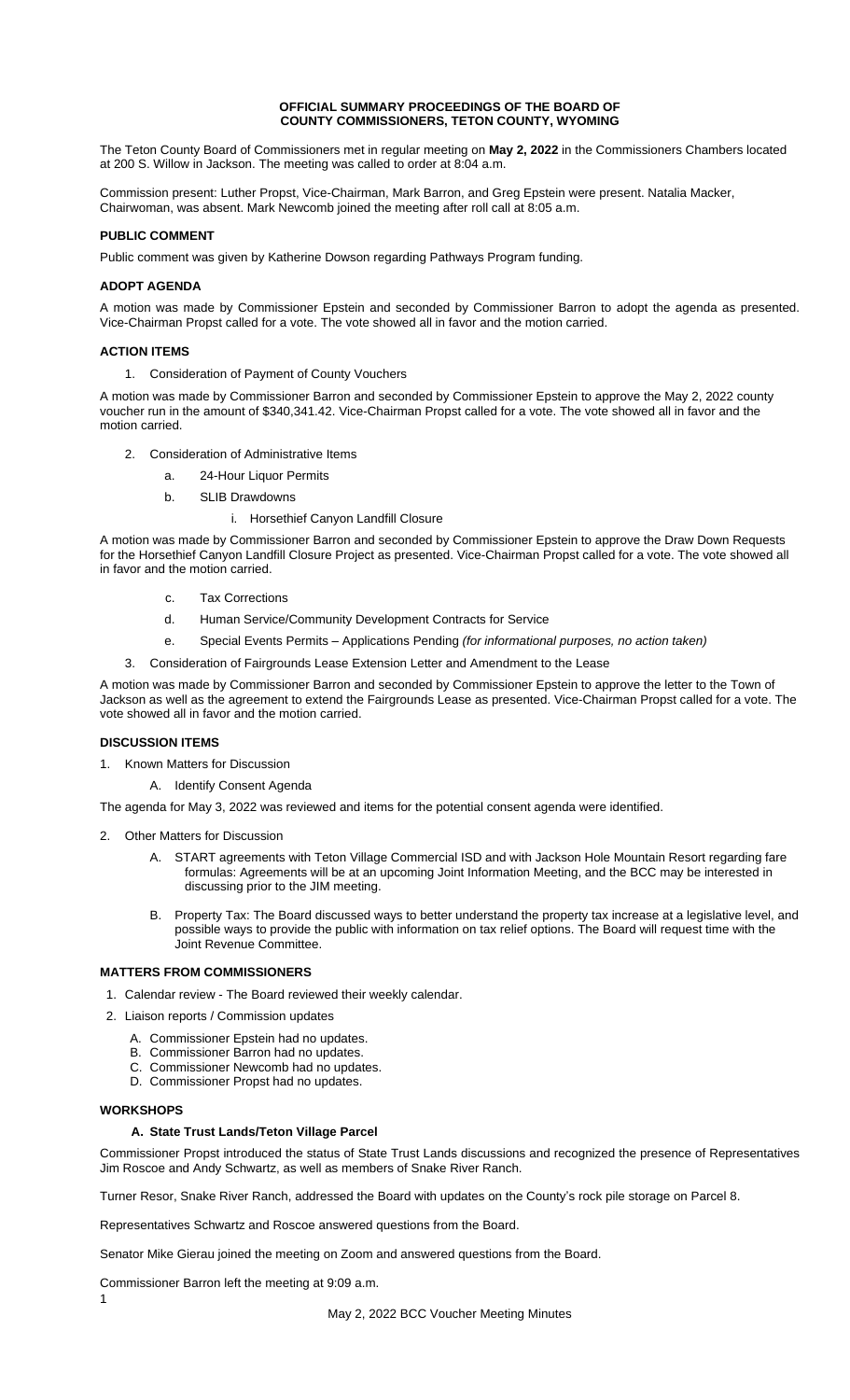The meeting recessed at 9:24 a.m. and reconvened at 9:40 a.m.

# **FY2023 BUDGET DISCUSSION**

The following departments presented their department budgets:

- Assessor Melissa Shinkle
- Treasurer Katie Smits
- Clerk Maureen Murphy
- Attorney Erin Weisman
- Coroner Brent Blue
- Clerk of Court Anne Sutton
- Human Resources Dar Rhodes, HR Director and Alyssa Watkins, Board of County Commissioners Administrator

Commissioner Barron rejoined the meeting at 10:10 a.m.

 Public Health – Jodie Pond, Director of Health, Carol Chappelle, Accounting Specialist, and Janet Garland, Nurse Manager

### **ADJOURN**

A motion was made by Commissioner Barron and seconded by Commissioner Epstein to adjourn. Vice-Chairman Propst called for a vote. The vote showed three in favor and the motion carried 3-0. The meeting adjourned at 10:49 a.m.

Respectfully submitted, Chalice Weichman Deputy County Administrative Clerk

#### TETON COUNTY BOARD OF COMMISSIONERS

Natalia D. Macker, Chairwoman

\_\_\_\_\_\_\_\_\_\_\_\_\_\_\_\_\_\_\_\_\_\_\_\_\_\_\_\_\_\_\_\_

ATTEST:

Maureen E. Murphy, County Clerk

\_\_\_\_\_\_\_\_\_\_\_\_\_\_\_\_\_\_\_\_\_\_\_\_\_\_\_\_\_\_\_\_

## **TETON COUNTY CLERK'S OFFICE 5-2-2022 WARRANTS**

| Warrant                  |                                   |               |  |  |
|--------------------------|-----------------------------------|---------------|--|--|
| <b>Number</b>            | Name                              | <b>Amount</b> |  |  |
| 403930                   | <b>ACE HARDWARE</b>               | 33.47         |  |  |
| 403931                   | AIRGAS USA LLC                    | 48.69         |  |  |
| 403932                   | ALLEGIANCE BENEGIT PLAN MNGT INC. | 95.00         |  |  |
| 403933                   | AMAZON CAPITAL SERVICES, INC.     | 1,174.69      |  |  |
| 403934                   | AMERICAN PLANNING ASSOC.          | 715.00        |  |  |
| 403935                   | <b>ASHLEY WHITTEN</b>             | 52.50         |  |  |
| 403936                   | <b>AT&amp;T MOBILITY</b>          | 7,987.20      |  |  |
| 403937                   | <b>BIG R RANCH &amp; HOME</b>     | 1,852.42      |  |  |
| 403938                   | <b>BOBCAT OF ROCK SPRINGS</b>     | 662.88        |  |  |
| 403939                   | <b>BRIAN COE</b>                  | 736.91        |  |  |
| 403940                   | <b>BRIGHTLY SOFTWARE INC</b>      | 114.00        |  |  |
| 403941                   | CATOR, RUMA & ASSOCIATES          | 14,460.38     |  |  |
| 403942                   | <b>CASSIE WILLIAMS</b>            | 52.50         |  |  |
| 403943                   | CDW GOVERNMENT, INC.              | 7,257.35      |  |  |
| 403944                   | <b>CENTURYLINK</b>                | 165.30        |  |  |
| 403945                   | <b>COMMUNITY ENTRY SERVICES</b>   | 5,000.00      |  |  |
| 403946<br>$\overline{2}$ | CONVERGEONE INC.                  | 16,411.17     |  |  |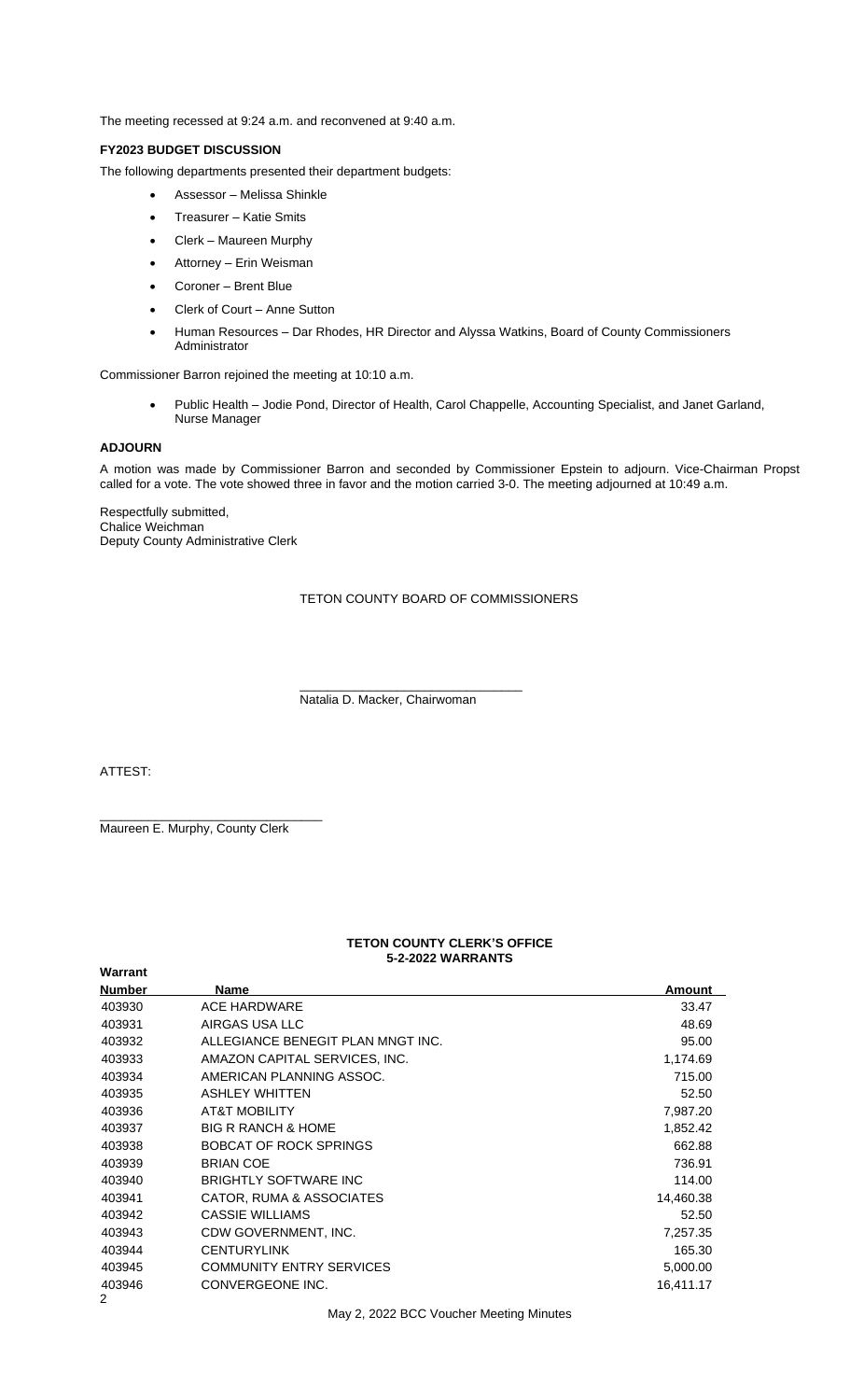| 403947 | <b>CURRAN-SEELEY FOUNDATION</b>     | 4,086.50  |
|--------|-------------------------------------|-----------|
| 403948 | DEAN'S PEST CONTROL LLC             | 355.00    |
| 403949 | ECOLAB INC.                         | 393.66    |
| 403950 | ELIZABETH STUART AGNEW              | 21.19     |
| 403951 | <b>EPIC BUSINESS ESSENTIALS</b>     | 665.55    |
| 403952 | ERIKSEN-MEIER CONSULTING LLC        | 3,600.00  |
| 403953 | E.R. OFFICE EXPRESS INC.            | 1,699.17  |
| 403954 | FC EXCAVATION LLC                   | 412.50    |
| 403955 | FIVE STAR ADVERTISING INC.          | 85.52     |
| 403956 | GALLS, LLC                          | 2,420.00  |
| 403957 | <b>GILLIDSYSTEMS</b>                | 480.00    |
| 403958 | <b>GRAINGER</b>                     | 500.74    |
|        |                                     |           |
| 403959 | <b>GRAFIX SHOPPE</b>                | 84.95     |
| 403960 | HIGH COUNTRY LINEN SUPPLY LLC       | 3,271.58  |
| 403961 | HUNT CONSTRUCTION, INC.             | 18,466.00 |
| 403962 | INTERSTATE BATTERY SYSTEM OF IDAHO  | 126.95    |
| 403963 | <b>INBERG-MILLER ENGINEERS</b>      | 7,113.23  |
| 403964 | INTERMOUNTAIN AQUATICS, INC.        | 1,425.50  |
| 403965 | <b>IRAIS SOSA</b>                   | 72.00     |
| 403966 | JACKSON PEDIATRICS, P.C.            | 800.00    |
| 403967 | <b>J. AUSTIN DUNLAP</b>             | 712.50    |
| 403968 | JH20 WATER CONDITIONING & FILTRATIO | 79.90     |
| 403969 | JH COMMUNITY COUNSELING CENTER      | 1,544.25  |
| 403970 | <b>JIM WILDER</b>                   | 32.00     |
| 403971 | <b>KELLY MACKENZIE</b>              | 1,286.98  |
| 403972 | LABORATORY CORPORATION              | 1,122.40  |
| 403973 | LONG BUILDING TECHNOLOGIES, INC.    | 21,536.93 |
| 403974 | LOWER VALLEY ENERGY                 | 232.28    |
|        | <b>MAURENE GUSTAFSON</b>            | 19.00     |
| 403975 |                                     |           |
| 403976 | <b>MARTA IWASECZKO</b>              | 52.50     |
| 403977 | MARK D, SULLIVAN, PC                | 1,116.00  |
| 403978 | MCKESSON MEDICAL SURGICAL           | 57.13     |
| 403979 | MERIDIAN ENGINEERING P.C.           | 6,481.68  |
| 403980 | <b>MEAGHAN WHEELER</b>              | 570.00    |
| 403981 | MOUNTAIN ALARM/WATCHGUARD           | 1,870.00  |
| 403982 | MOTOROLA SOLUTIONS INC.             | 2,153.40  |
| 403983 | NINETY-EIGHT ELECTRIC, INC.         | 380.00    |
| 403984 | NORTH PARK TRANSPORTATION           | 954.00    |
| 403985 | <b>ONE-CALL OF WYOMING</b>          | 27.25     |
| 403986 | ON GRADE BLADE SERVICE, LLC         | 11,435.00 |
| 403987 | <b>POST REGISTER</b>                | 903.00    |
| 403988 | PREMIER CLEANING SERVICES LLC       | 1,960.00  |
| 403989 | <b>QUADIENT INC</b>                 | 140.85    |
| 403990 | <b>RACHEL RUDD</b>                  | 52.50     |
| 403991 | <b>REIMAGINE GENDER</b>             | 750.00    |
| 403992 | ROCKY MOUNTAIN COMPETITIVE SOLUTION | 614.40    |
| 403993 | SANOFI PASTEUR INC.                 | 419.14    |
|        | <b>SHANE FLUD</b>                   | 52.50     |
| 403994 | SILVER STAR COMMUNICATIONS          |           |
| 403995 |                                     | 12,305.99 |
| 403996 | SMITHS CUSTOMER CHARGES             | 504.20    |
| 403997 | <b>SPRING BACK UTAH</b>             | 1,710.00  |
| 403998 | ELIOR INC.                          | 3,915.69  |
| 403999 | <b>TETON COUNTY CIRCUIT COURT</b>   | 149.50    |
| 404000 | <b>TETON COUNTY CIRCUIT COURT</b>   | 5.00      |
| 404001 | TETON CO. SCHOOL DISTRICT #1        | 206.64    |
| 404002 | <b>TETON COUNTY TREASURER</b>       | 18,196.72 |
| 404003 | <b>TETON MOTORS</b>                 | 62.30     |
| 404004 | TETON MEDIA WORKS, INC.             | 509.70    |
| 404005 | TOWN OF JACKSON                     | 105.16    |
| 404006 | TOWN OF JACKSON                     | 1,018.45  |
| 404007 | TOWN OF JACKSON                     | 667.18    |
| 404008 | <b>TRIHYDRO</b>                     | 64,910.95 |
| 404009 | TURF EQUIP. & IRRIGATION, INC       | 277.35    |
| 404010 | <b>VISA</b>                         | 1,186.53  |
| 404011 | <b>WEMBER INC</b>                   | 10,234.00 |
|        | <b>WEST BANK SANITATION</b>         |           |
| 404012 |                                     | 19,231.20 |
| 404013 | WHITE GLOVE PROFESSIONAL CLEANING   | 1,161.59  |
| 404014 | <b>WILSON SEWER DISTRICT</b>        | 432.00    |